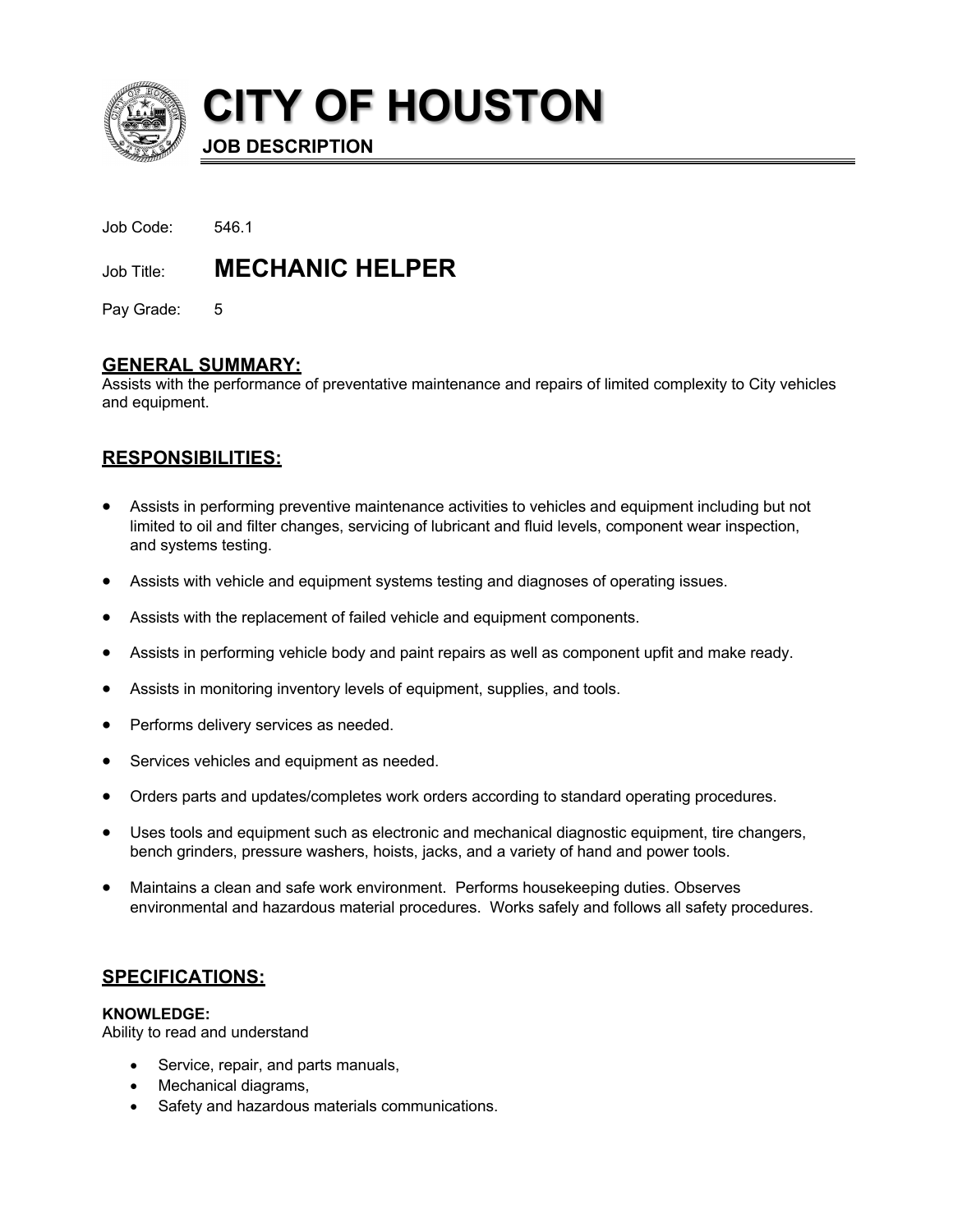# **SPECIFICATIONS: (continued)**

Basic math and computer skills required.

Good problem-solving skills.

Education Requirement: 9th grade achieved (minimum)

Driver's License Requirement: Valid Texas Class C.

Must comply with the City of Houston's policy on driving.

## **EXPERIENCE:**

No experience is required.

#### **COMPLEXITY:**

Work consists of routine standard procedures and tasks where simple analytical ability is required to select and execute actions.

#### **IMPACT OF ACTIONS:**

Errors in work lead to minor inconvenience and incur some costs.

Work is typically performed under close supervision and within standard operating procedures.

Work is typically performed under close to moderate supervision of routine duties to ensure completion of tasks. The supervisor is generally close by to answer questions.

## **SUPERVISION EXERCISED:**

**Direct Supervision:** No direct report employees.

#### **Indirect Supervision:**

No indirect reports.

#### **CONTACTS:**

## **Internal Contacts:**

Level of internal contact is extremely infrequent with virtually no contact beyond the immediate work unit/area. Interaction involves routine information exchange and/or simple service activity requiring common courtesy; e.g., answering questions, giving directions in response to simple requests.

#### **External Contacts:**

Level of external contact is extremely infrequent with virtually no outside contact. Interaction involves routine information exchange and/or simple service activity that requires common courtesy; e.g., directing calls, and answering simple questions.

#### **PHYSICAL EFFORT:**

The position involves considerable physical exertion, such as regular climbing of ladders, lifting of heavy objects (up to 80 pounds) on a highly frequent basis and/or assuming awkward positions for long periods of time.

## **WORK ENVIRONMENT:**

There are routine exposures to significant levels of heat, cold, moisture, air pollution, chemical gases, and substances.

The position may involve periodic exposure to physical trauma of a minor nature such as cuts, bruises, and minor burns.